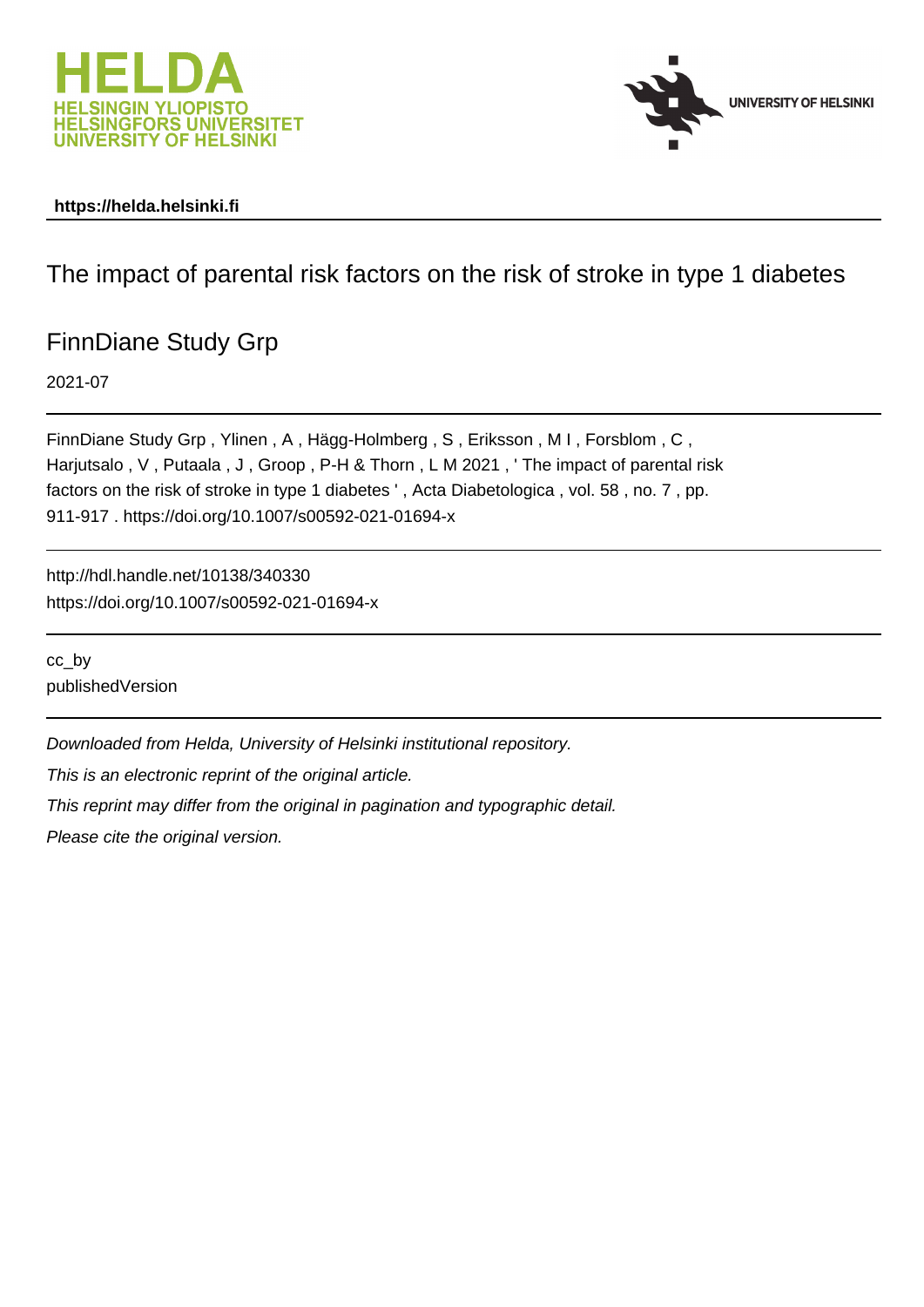#### **ORIGINAL ARTICLE**



## **The impact of parental risk factors on the risk of stroke in type 1 diabetes**

Anni Ylinen<sup>1,2,3</sup> · Stefanie Hägg-Holmberg<sup>1,2,3</sup> · Marika I. Eriksson<sup>1,2,3</sup> · Carol Forsblom<sup>1,2,3</sup> · Valma Harjutsalo<sup>1,2,3,4</sup> · **Jukka Putaala<sup>5</sup> · Per‑Henrik Groop1,2,3,6 · Lena M. Thorn1,2,3,7 · on behalf of the FinnDiane Study Group**

Received: 18 January 2021 / Accepted: 23 February 2021 / Published online: 15 March 2021 © The Author(s) 2021

#### **Abstract**

**Background** Individuals with type 1 diabetes have a markedly increased risk of stroke. In the general population, genetic predisposition has been linked to increased risk of stroke, but this has not been assessed in type 1 diabetes. Our aim was, therefore, to study how parental risk factors afect the risk of stroke in individuals with type 1 diabetes.

**Methods** This study represents an observational follow-up of 4011 individuals from the Finnish Diabetic Nephropathy Study, mean age at baseline  $37.6 \pm 11.9$  years. All strokes during follow-up were verified from medical records or death certificates. The strokes were classifed as either ischemic or hemorrhagic. All individuals flled out questionnaires concerning their parents' medical history of hypertension, diabetes, stroke, and/or myocardial infarction.

**Results** During a median follow-up of 12.4 (10.9–14.2) years, 188 individuals (4.6%) were diagnosed with their frst ever stroke; 134 were ischemic and 54 hemorrhagic. In Cox regression analysis, a history of maternal stroke increased the risk of hemorrhagic stroke, hazard ratio 2.86 (95% confdence interval 1.27–6.44, *p*=0.011) after adjustment for sex, age, BMI, retinal photocoagulation, and diabetic kidney disease. There was, however, no association between maternal stroke and ischemic stroke. No other associations between parental risk factors and ischemic or hemorrhagic stroke were observed. **Conclusion** A history of maternal stroke increases the risk of hemorrhagic stroke in individuals with type 1 diabetes. Other parental risk factors seem to have limited impact on the risk of stroke.

**Keywords** Parental risk factors · Cardiovascular complications · Stroke · Hemorrhagic stroke · Ischemic stroke · Type 1 diabetes

Managed by Massimo Porta.  $\boxtimes$  Per-Henrik Groop per-henrik.groop@helsinki.f

<sup>1</sup> Folkhälsan Institute of Genetics, Folkhälsan Research Center, Biomedicum Helsinki, Helsinki, Finland

<sup>2</sup> Department of Nephrology, University of Helsinki and Helsinki University Hospital, Helsinki, Finland

<sup>3</sup> Research Program for Clinical and Molecular Metabolism, Faculty of Medicine, University of Helsinki, Helsinki, Finland

- <sup>4</sup> National Institute for Health and Welfare, Helsinki, Finland
- <sup>5</sup> Helsinki University Hospital and University of Helsinki, Neurology, Helsinki, Finland
- <sup>6</sup> Department of Diabetes, Central Clinical School, Monash University, Melbourne, VIC, Australia
- Department of General Practice and Primary Health Care, University of Helsinki and Helsinki University Hospital, Helsinki, Finland

#### **Abbreviations**

| CI   | Confidence interval                              |
|------|--------------------------------------------------|
| eGFR | Estimated glomerular filtration rate             |
|      | FinnDiane The Finnish Diabetic Nephropathy Study |

## **Background**

Diabetes is a signifcant risk factor for stroke, especially in young people [1]. The incidence of stroke in individuals with type 1 diabetes is  $310-475$  per  $100,000$  person-years [2–4], which is about fivefold higher than in the general population [5]. Stroke is a cerebrovascular disease commonly divided into two subgroups, ischemic and hemorrhagic. Hemorrhagic stroke is less common than ischemic stroke but associated with worse prognosis and higher mortality rate [6]. Risk factors for stroke, such as age, hypertension, and smoking are similar in the general population [7, 8] as in type 2 [9] and type 1 diabetes [10]. One of the traditional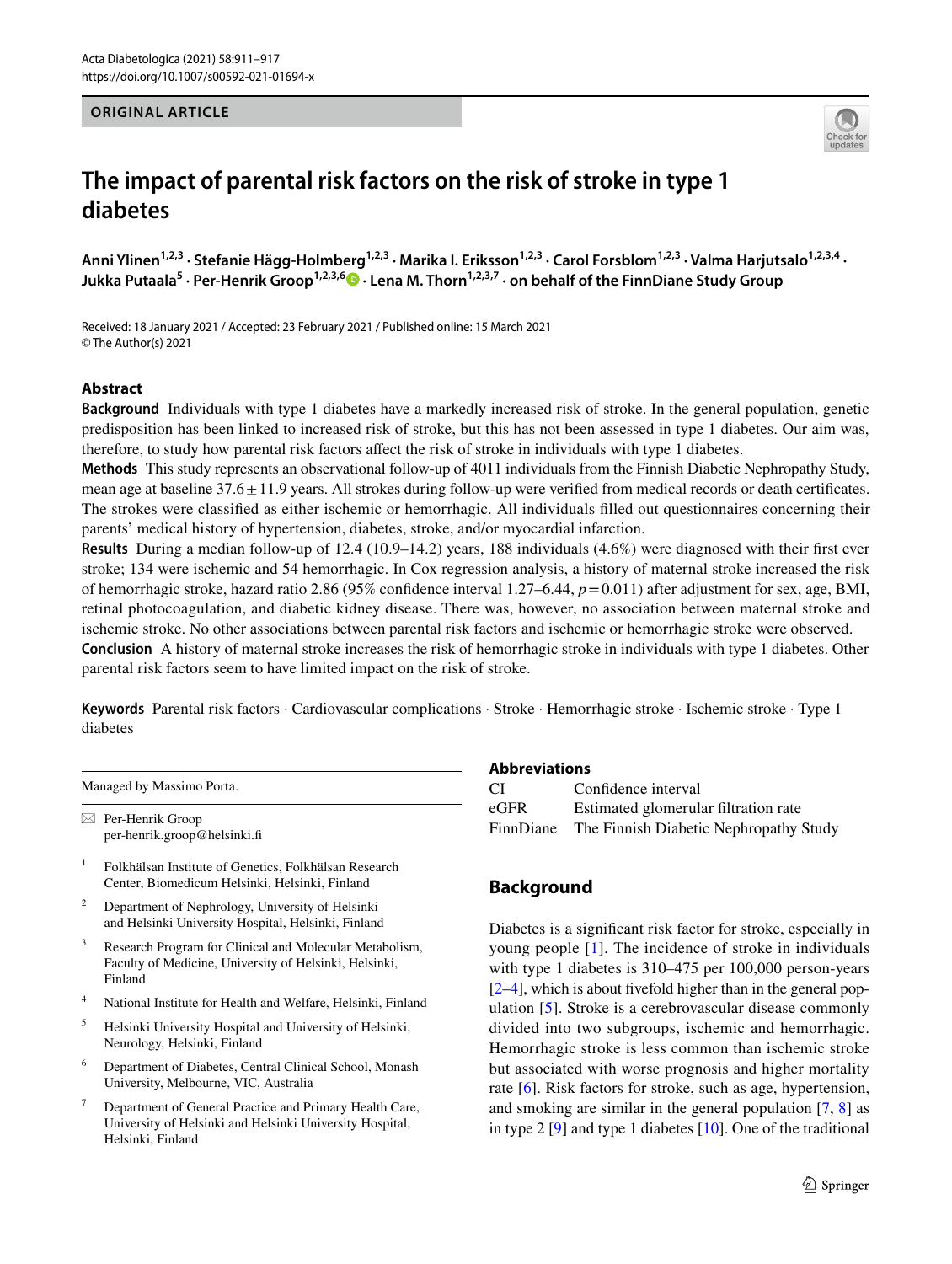risk factors for stroke, atrial fbrillation, does not relate to increased risk of stroke in type 1 diabetes, at least in younger individuals [10]. In type 1 diabetes, however, also diabetesrelated factors increase the risk of stroke, and the risk factor profles for ischemic and hemorrhagic stroke difer [10]. Additional risk factors for ischemic stroke include diabetic kidney disease, poor glycemic control, and insulin resistance, while for hemorrhagic stroke the presence of diabetic kidney disease and diabetic retinopathy, and lower BMI increases the risk [10, 11].

In addition to modifable risk factors, genetic risk factors are also important for the development of stroke. A large genome-wide association study identified different loci for ischemic and hemorrhagic stroke. [12] To evaluate the genetic risk in routine clinical practice, a simple tool is to assess the family history and parental risk factors. Studies on parental risk factors show parental stroke to be associated with increased risk of stroke in their offspring  $[13, 14]$ . It has also been shown that hypertension and stroke occur concurrently in families [15]. In type 1 diabetes the impact of parental risk factors on the risk of stroke has not been studied. Our aim was, therefore, to explore a potential familial predisposition to stroke and specifcally how hypertension, diabetes, stroke, and/or myocardial infarction in the parents of individuals with type 1 diabetes afect their risk of stroke.

## **Methods**

All individuals are part of the Finnish Diabetic Nephropathy (FinnDiane) Study, which is a multicenter study founded in 1997, including 77 study centers (Additional fle 1). The study aims to uncover genetic and environmental risk factors for micro- and macro-vascular complications in type 1 diabetes. This study is an observational follow-up study, previously described in detail [16]. Of the 4,467 individuals with type 1 diabetes that have participated in the FinnDiane study before 1.1.2013, we excluded 350 with incomplete parental history, 96 with stroke prior to baseline, and 10 with traumatic or uncertain stroke, resulting in 4011 eligible individuals for the study. Type 1 diabetes was defned as age at onset below 40 years and initiation of insulin therapy within one year from diagnosis.

The study protocol has been approved by the Ethics Committee of the Helsinki and Uusimaa Hospital District. Each individual gave their written informed consent prior to their inclusion in the study. The study was conducted in accordance with the Declaration of Helsinki.

Data were collected at regular visits to the attending physician. Information regarding medical history and medication was registered. Anthropometrics were measured at the visit (body weight, height, and blood pressure). Blood samples were drawn and analyzed for  $HbA_{1c}$ , lipids and lipoproteins, as well as serum creatinine. The glomerular fltration rate (eGFR) was estimated with the Chronic Kidney Disease Epidemiology Collaboration (CKD-EPI) equation [17]. Diabetic kidney disease was defned as history of severely increased albuminuria in two out of three urine collections ( $\geq$  200 µg/min or  $\geq$  300 mg/24 h), history of renal transplantation, or being on dialysis. Cardiovascular disease was defned as history of myocardial infarction, coronary revascularization, and/or lower limb amputation or revascularization. History of smoking was defned as previous or current smoking. The participating individuals flled out questionnaires concerning their medical history, smoking habits, and family history. In this study, we used the information available from the questionnaires regarding the medical history of the parents. The questionnaires on parental history included information on year of birth and death, history of antihypertensive treatment, myocardial infarction, stroke, and diabetes. In case a parent had diabetes, the age at diagnosis ( $\lt$  30, 30–60, or  $> 60$  years) and type of treatment (diet, oral hypoglycemic agents, or insulin) was documented. Based on this the condition could be defned as type 1 diabetes (age at onset<30 years and insulin treatment), type 2 diabetes (age at onset>60 years or treatment with oral hypoglycemic agents or diet), or unclassifable diabetes (age between 30 and 60 at onset or no information on age at onset or type of medication).

*Follow-up data.* Individuals who sufered a stroke were identifed from death certifcates retrieved from Statistics Finland and from the Finnish Care Register for Health Care based on the ICD-10 (codes I60-I64). Medical records, computed tomography, and magnetic resonance images were then ordered for these identifed individuals from the hospital where they had been treated. All strokes were verifed by a stroke neurologist (J.P.) and classifed as either ischemic or hemorrhagic according to a protocol previously described in detail [2, 11]. Follow-up data were available until 31 December 2012.

*Statistical analyses*. We tested all continuous variables for normal distribution. For parametric continuous variables, we used *t* tests to compare means, and for non-parametric ones, we used Mann–Whitney U-tests. The results are presented as mean with standard deviation or as median with interquartile intervals, respectively. We used the  $\chi^2$ -test to test differences in categorical variables between groups.

Cox regression analyses were conducted to assess the independent role of parental risk factors for the frst ever stroke during follow-up, as well as for ischemic or hemorrhagic stroke, respectively. Variables were chosen based on the signifcance in univariable analysis, and the fnal models included variables independently associated with the outcome. The fnal model for the Cox regression analysis for any stroke included sex, age, systolic blood pressure,  $HbA_{1c}$ , retinal photocoagulation, and diabetic kidney disease. The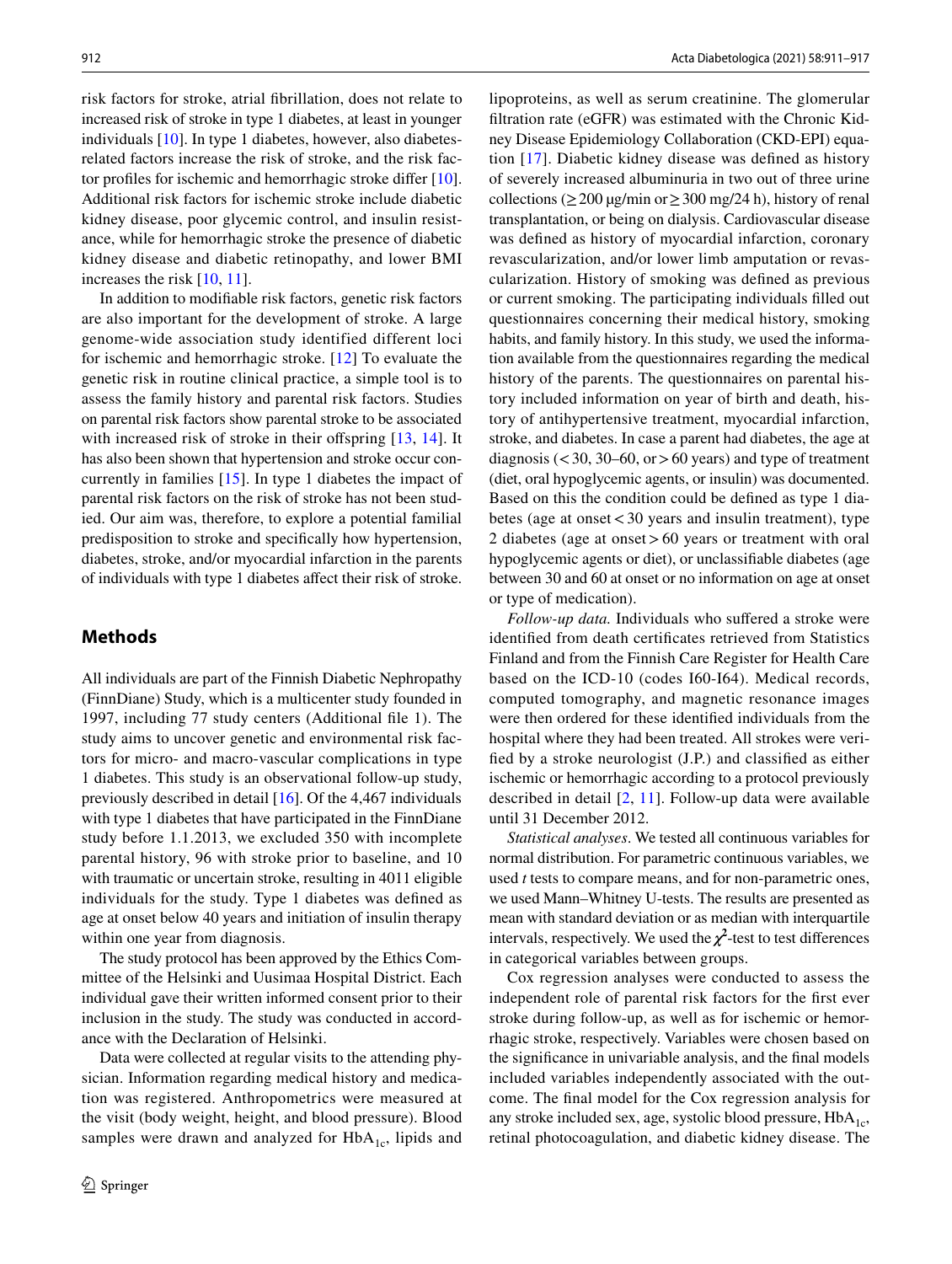Cox regression analysis for ischemic stroke included the same variables as for any stroke, with the addition of smoking, whereas the analyses for hemorrhagic stroke included sex, age, BMI, retinal photocoagulation, and diabetic kidney disease. Each parental risk factor was then added to the model separately. The results are presented as hazard ratio with 95% confidence interval.  $p < 0.05$  was considered statistically signifcant. Statistical analyses were performed with SPSS Statistics 24.0 software (IBM Corporation, Armonk, NY, USA) and R version 4.0.0.

#### **Results**

During a median follow-up of 12.4 (10.9–14.2) years, 188 (4.6%) of the 4,011 study participants were diagnosed with their frst ever stroke; 134 (71.3%) were ischemic and 54 (28.7%) were hemorrhagic. The characteristics of the individuals and their parents at baseline, according to the presence or the absence of stroke during follow-up, are shown in Table 1. Individuals with stroke were older, were more often men, and had a longer diabetes duration. Higher blood pressure, unfavorable cholesterol concentrations, higher  $HbA_{1c}$ , lower eGFR, and a history of diabetic kidney disease, retinal photocoagulation, and cardiovascular disease, as well as smoking were more common among the individuals with stroke.

Since the individuals with stroke were older, also their parents were older at baseline, resulting in a higher prevalence of parental risk factors. The prevalence of stroke, myocardial infarction, hypertension, and diabetes was higher for the mothers of individuals with stroke, especially in the any stroke and ischemic stroke groups. (Table 1) After adjustment for age, only maternal stroke was associated with any stroke ( $p = 0.040$ ) and hemorrhagic stroke ( $p = 0.010$ ). Further, in Cox regression analysis, only maternal stroke was associated with increased risk of hemorrhagic stroke in individuals with type 1 diabetes, hazard ratio 2.86 (95% CI 1.27–6.44, *p*=0.011) (Fig. 1, Table 2).

Of the paternal risk factors, only the prevalence of myocardial infarction was higher for the fathers of individuals with any stroke and ischemic stroke. Noteworthy, at baseline, fewer fathers than mothers were alive, and even fewer of the fathers to those that had suffered a stroke were alive. (Table 1). In Cox regression analyses, no signifcant associations between parental hypertension, myocardial infarction, stroke, and diabetes and the risk of stroke or stroke subtypes appeared (Table 2).

#### **Discussion**

In this large observational follow-up study of individuals with type 1 diabetes, we showed that maternal stroke is associated with increased risk of stroke, especially hemorrhagic stroke. None of the other parental risk factors studied were associated with increased risk of stroke or the stroke subtypes ischemic or hemorrhagic. Our results indicate that familial predisposition to stroke plays a lesser role in type 1 diabetes and that diabetes-related factors, in contrast, play a larger role.

This is the first study, to our knowledge, to assess parental risk factors for risk of stroke in type 1 diabetes. We showed that maternal stroke increases the risk of hemorrhagic stroke by nearly threefold after adjustment for confounders. Similarly, in people without diabetes, parental stroke is associated with a threefold increased risk of stroke in the offspring  $[13]$ , and familial predisposition to stroke is stronger for hemorrhagic stroke than for ischemic [18]. For the diferent subtypes of stroke, the familial predisposition difers, as shown by a large Swedish population-based study, where the type of stroke in siblings had diferent impact on the stroke subtype in the index case. Hemorrhagic stroke in siblings increased the risk of hemorrhagic stroke, while ischemic stroke in siblings increased the risk of ischemic stroke, but not vice versa. [19] In our study, we did unfortunately not have data on the subtype of stroke in the parents or data on stroke in siblings.

In line with our results, maternal history is more prevalent than paternal history of stroke in individuals with stroke, especially in those with ischemic stroke and in particular women with stroke [20]. In our study, we observed similar fndings, but for those with hemorrhagic stroke. It was not possible to assess the parental risk factors separately for men and women with type 1 diabetes, due to lack of statistical power. However, in individuals with type 1 diabetes, we previously observed that men have a higher risk of stroke than women, but this diference is explained by the higher risk of diabetic kidney disease in men [10], and therefore all analyses were adjusted for both sex and diabetic kidney disease in the present study. In contrast to studies in the general population  $[15, 21]$ , we did not observe an association between parental hypertension and risk of stroke. It is possible that the familial predisposition to stroke is of lesser importance in individuals with type 1 diabetes. This risk of stroke is foremost driven by diabetes-related factors, such as diabetic kidney disease, which has been shown to have a strong impact on the risk of stroke in the individuals in whom stroke occurs at a relatively young age [2]. In this case, a less prominent familial predisposition could be masked by the presence of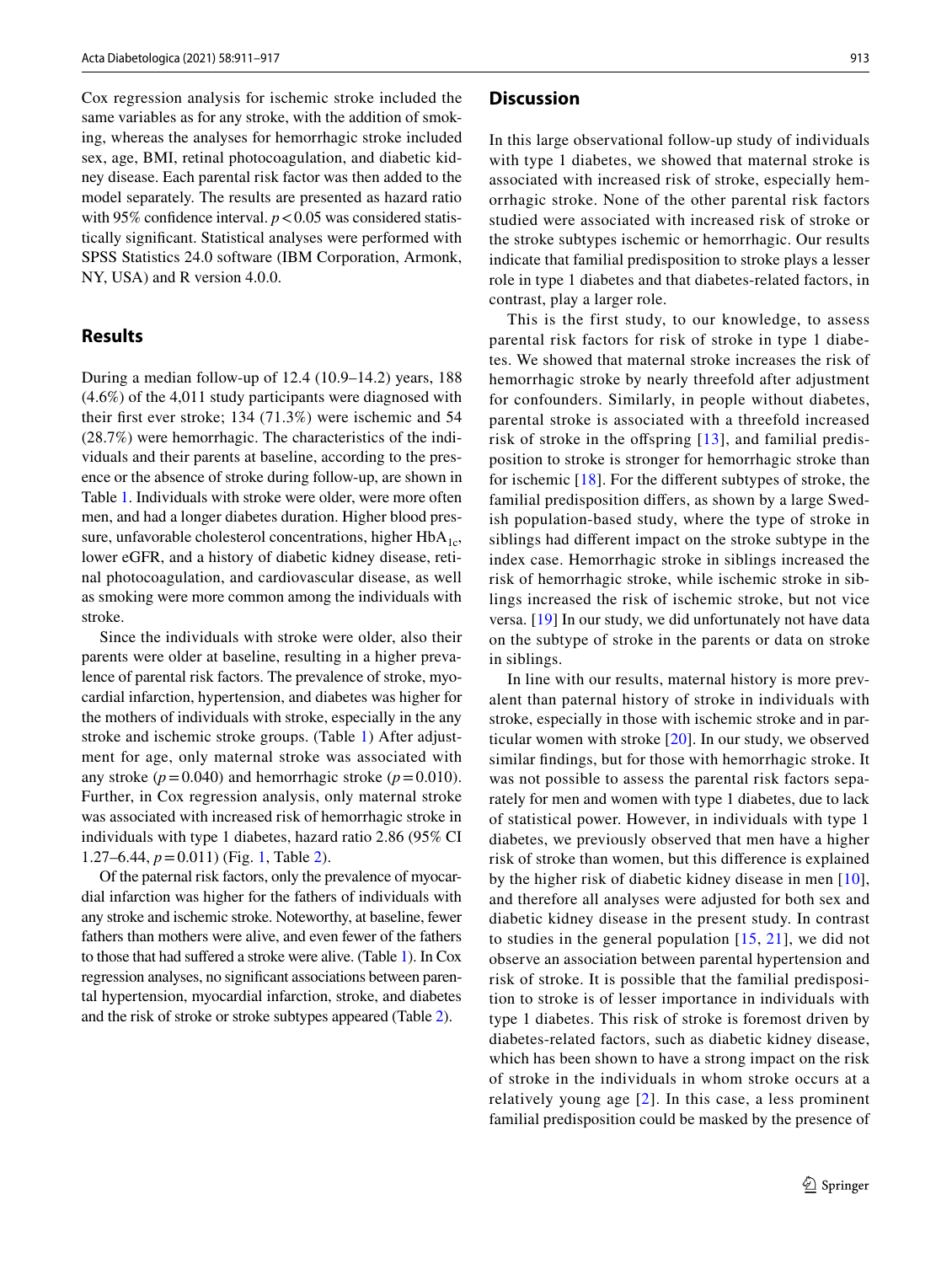|  |  |  | Table 1 Characteristics of the participants at baseline according to presence or absence of stroke during follow-up |  |  |
|--|--|--|---------------------------------------------------------------------------------------------------------------------|--|--|
|--|--|--|---------------------------------------------------------------------------------------------------------------------|--|--|

|                                    | No stroke                       | Any stroke                                 | Ischemic stroke<br>$n = 134$               | Hemorrhagic stroke<br>$n = 54$           |
|------------------------------------|---------------------------------|--------------------------------------------|--------------------------------------------|------------------------------------------|
|                                    | $n = 3,823$                     | $n = 188$                                  |                                            |                                          |
| Men $(\%)$                         | 51                              | $62*$                                      | $62*$                                      | 61                                       |
| Age, years                         | $37.2 \pm 11.8$                 | $45.8 \pm 9.5^{\dagger}$                   | $46.7 \pm 9.6^{\dagger}$                   | $43.6 \pm 8.9^{\dagger}$                 |
| Age at onset, years                | $14.0(9.2 - 22.3)$              | 13.0 $(7.9-21.7)$ <sup>†</sup>             | $13.2(8.0-23.4)$                           | $12.8(7.5-17.1)$                         |
| Duration of diabetes, years        | $20.4(11.3-30.0)$               | 31.0 $(24.9 - 36.8)^{\dagger}$             | 31.8 $(25.1 - 37.5)^{\dagger}$             | 29.1 $(24.3 - 36.3)^{\dagger}$           |
| BMI, $\text{kg/m}^2$               | $25.0 \pm 3.6$                  | $25.0 \pm 3.8$                             | $25.4 \pm 3.9$                             | $24.0 \pm 3.4$                           |
| Systolic blood pressure, mmHg      | $133 \pm 18$                    | $148 \pm 23^{\dagger}$                     | $150 \pm 23^{\dagger}$                     | $145 \pm 23^{\dagger}$                   |
| Diastolic blood pressure, mmHg     | $79\pm10$                       | $82 \pm 11^{\dagger}$                      | $82 \pm 11*$                               | $83 \pm 12*$                             |
| Total cholesterol, mmol/l          | $4.90 \pm 0.96$                 | $5.39 \pm 1.10^{\dagger}$                  | $5.37 \pm 1.05^{\dagger}$                  | $5.41 \pm 1.22*$                         |
| LDL cholesterol, mmol/l            | $2.99 \pm 0.87$                 | $3.39 \pm 1.00^{\dagger}$                  | $3.41 \pm 0.96^{\dagger}$                  | $3.34 \pm 1.10*$                         |
| HDL cholesterol, mmol/l            | $1.34 \pm 0.39$                 | $1.29 \pm 0.41$                            | $1.27 \pm 0.41*$                           | $1.33 \pm 0.42$                          |
| Triglycerides, mmol/l              | $1.01(0.77-1.44)$               | 1.30 $(0.94 - 1.92)$ <sup>†</sup>          | $1.27(0.94 - 1.90)^{+}$                    | 1.32 $(0.96-1.96)$ <sup>†</sup>          |
| $HbA_{1c}$ , % (mmol/mol)          | $8.37 \pm 1.48 (67.9 \pm 16.1)$ | $8.88 \pm 1.29 (73.5 \pm 14.1)^{\dagger}$  | $8.88 \pm 1.23 (73.5 \pm 13.4)^{\dagger}$  | $8.87 \pm 1.46 (73.5 \pm 16.0)^*$        |
| eGFR, ml/min/1.73 m <sup>2</sup>   | $100(83 - 114)$                 | 68 (38-97) <sup><math>\dagger</math></sup> | 70 (44–98) <sup><math>\dagger</math></sup> | 64 (34–97) <sup>†</sup>                  |
| Diabetic kidney disease, $\%$ (n)  | 20.3 (722)                      | 60.2 (112) $^{\dagger}$                    | 59.8 (79) $^{\dagger}$                     | 61.1 $(33)$ <sup>†</sup>                 |
| Retinal photocoagulation, $\%$ (n) | 31.4(1,192)                     | 74.7 (139) <sup>†</sup>                    | 75.2 (100) $^{\dagger}$                    | 73.6 (39) $^{\dagger}$                   |
| Cardiovascular disease, $\%$ (n)   | 6.6(252)                        | $20.7(39)$ <sup>†</sup>                    | 24.6 $(33)$ <sup>†</sup>                   | 11.1(6)                                  |
| History of smoking, $\%$ (n)       | 45.2 (1,702)                    | 61.0 (114) <sup><math>\dagger</math></sup> | 64.2 (86) <sup><math>\dagger</math></sup>  | 52.8 (28)                                |
| Maternal characteristics           |                                 |                                            |                                            |                                          |
| Age, years                         | $61.0(53.0 - 70.0)$             | 71.0 $(65.0 - 76.0)^{+}$                   | 72.0 $(65.0 - 76.0)^{\dagger}$             | 69.0 (62.8–75.5) <sup>†</sup>            |
| Age at death, years                | 70.0 (59.0-78.0)                | 73.0 (67.0-80.0)*                          | $72.0(64.5 - 80.8)$                        | 76.0 (69.0-77.0)                         |
| Mother alive, $\%$ $(n)$           | 81.6 (3,118)                    | 64.4 (121) $^{\dagger}$                    | 62.7 (84) <sup><math>\dagger</math></sup>  | $68.5(37)*$                              |
| Hypertension, $\%$ $(n)$           | 33.4(1,162)                     | 42.1 $(69)*$                               | 42.2 $(49)*$                               | 41.7(20)                                 |
| Myocardial infarction, $\%$ (n)    | 7.5(254)                        | 17.3 $(28)$ <sup>†</sup>                   | 19.0 $(22)$ <sup>†</sup>                   | 13.0(6)                                  |
| Stroke, $\%$ $(n)$                 | 4.2(142)                        | $11.9(19)$ <sup>†</sup>                    | $9.6(11)*$                                 | 17.4 (8) <sup><math>\dagger</math></sup> |
| Diabetes, $\%$ $(n)$               | 13.0(461)                       | $19.2(33)*$                                | $19.8(24)$ *                               | 17.6(9)                                  |
| Paternal characteristics           |                                 |                                            |                                            |                                          |
| Age, years                         | $61.0(54.0-69.0)$               | 72.0 $(61.5 - 75.0)$ <sup>†</sup>          | 74.0 $(61.5 - 76.0)$ <sup>†</sup>          | 70.5 $(61.0 - 73.8)^{\dagger}$           |
| Age at death, years                | $62.9 \pm 14.2$                 | $65.5 \pm 12.6$                            | $65.4 \pm 12.4$                            | $66.0 \pm 13.6$                          |
| Father alive, $\%$ $(n)$           | 65.1(2,453)                     | 38.0 $(71)$ <sup>†</sup>                   | 34.6 (46) <sup><math>\dagger</math></sup>  | $46.3(25)*$                              |
| Hypertension, $\%$ (n)             | 29.0 (921)                      | 32.9 (48)                                  | 33.7 (35)                                  | 31.0(13)                                 |
| Myocardial infarction, $\%$ (n)    | 20.0(644)                       | $29.6(45)*$                                | $28.7(31)*$                                | 31.8(14)                                 |
| Stroke, $\%$ $(n)$                 | 5.8(183)                        | 7.8(12)                                    | 8.3(9)                                     | 6.8(3)                                   |
| Diabetes, $\%$ $(n)$               | 14.3 (476)                      | 17.7(29)                                   | 19.0(22)                                   | 14.6(7)                                  |

Data are mean ± SD, median (interquartile range), or percentage (%). *p*-values indicate comparison with no stroke. *eGFR*, estimated glomerular filtration rate.

\**p*<0.05, † *p*<0.001

diabetic kidney disease. In addition, parental hypertension, and maternal hypertension, in particular, has previously been shown to be associated with diabetic kidney disease in type 1 diabetes [22], which might further complicate the interpretation of the data. Due to the low number of stroke events in the individuals without diabetic kidney disease, we were unable to assess the impact of parental risk factors in these individuals separately.

We also assessed the impact of parental history of myocardial infarction and parental diabetes on the risk of stroke and found neither of these to increase the risk of any stroke or stroke subtypes. Parental history of myocardial infarction could indicate a history of atherosclerosis. In type 1 diabetes, the stroke etiology difers from the general population in that a larger proportion of the stroke events are caused by small-vessel disease, whereas large-vessel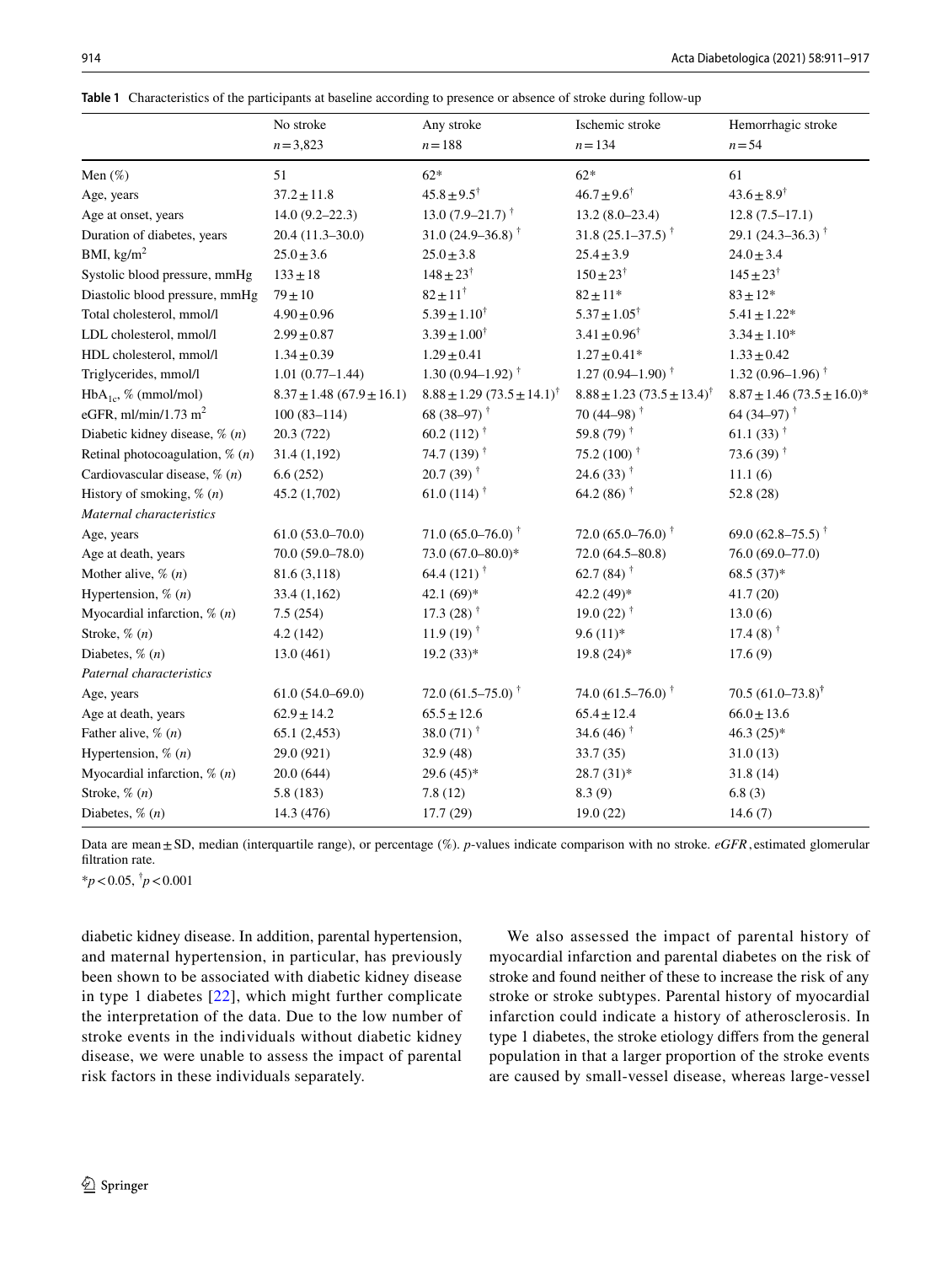

Figure 1 Cumulative hazard for hemorrhagic stroke according to maternal stroke. Maternal stroke associated with hemorrhagic stroke, hazard ratio 2.86 (95% CI 1.27–6.44), *p*=0.011, adjusted for sex, age, BMI, retinal photocoagulation, and diabetic kidney disease

atherosclerosis is less common [23]. This may explain the lack of association between parental myocardial infarction and risk of stroke in the present study. On the other hand, no such association has been demonstrated for individuals without diabetes either [14].

The strength of this study is the large well-characterized cohort of individuals with type 1 diabetes, with all strokes verifed from the medical fles by an experienced stroke neurologist. Although the cohort is large, the number of events did not allow extensive sub-analyses, for example, according to sex or absence of diabetic kidney disease. The information about the parents was obtained from the individuals with type 1 diabetes by a questionnaire. Ideally, we would have obtained the information about the parents' medical history by examining them directly, but this was not feasible in the large nationwide FinnDiane cohort. However, the questionnaire enabled us to get information also on those parents that had died. Compared to the mothers, more fathers had died, and they had died at a younger age, which could impact the results regarding the lack of association between paternal risk factors and stroke. Another limitation is that we have only studied the risk factors in the parents, although the medical history of siblings could have an even larger impact on the stroke risk [24].

## **Conclusions**

In conclusion, we observed that a history of maternal stroke is a signifcant risk factor for hemorrhagic stroke in individuals with type 1 diabetes. Other parental risk factors seem to have limited impact on the risk, and there is a need for further studies to validate these fndings.

**Table 2** Associations between parental risk factors and stroke during follow-up

Any stroke (*n*=188) *p*-value Ischemic stroke(*n*=134) *p*-value Hemorrhagic stroke(*n*=54) *p*-value *Maternal risk factors* Hypertension 1.01 (0.73–1.40) 0.937 0.98 (0.67–1.44) 0.917 1.14 (0.63–2.05) 0.671 Myocardial infarction 1.35 (0.87–2.07) 0.179 1.46 (0.90–2.37) 0.130 1.18 (0.49–2.83) 0.717 Stroke 1.49 (0.90–2.46) 0.119 1.13 (0.59–2.15) 0.717 2.86 (1.27–6.44) 0.011 Diabetes 1.07 (0.73–1.59) 0.720 0.96 (0.61–1.52) 0.859 1.10 (0.53–2.30) 0.799 *Paternal risk factors* Hypertension 1.05 (0.73–1.50) 0.810 1.13 (0.74–1.72) 0.567 0.99 (0.50–1.95) 0.977 Myocardial infarction 1.16 (0.81–1.67) 0.417 1.16 (0.76–1.77) 0.501 1.44 (0.74–2.82) 0.286 Stroke 0.98 (0.54–1.77) 0.938 0.99 (0.50–1.98) 0.985 0.83 (0.26–2.72) 0.762 Diabetes 1.26 (0.83–1.89) 0.276 1.42 (0.89–2.27) 0.143 0.93 (0.39–2.20) 0.865 *Parental risk factors* Hypertension 0.97 (0.69–1.36) 0.846 0.90 (0.60–1.35) 0.610 1.21 (0.64–2.31) 0.560 Myocardial infarction 1.28 (0.91–1.80) 0.160 1.32 (0.88–1.98) 0.174 1.32 (0.70–2.51) 0.393 Stroke 1.23 (0.81–1.88) 0.326 1.03 (0.61–1.73) 0.915 1.88 (0.92–3.86) 0.085 Diabetes 1.14 (0.82–1.59) 0.431 1.22 (0.82–1.80) 0.325 0.92 (0.48–1.75) 0.791

Adjusted Cox regression analyses for association between parental risk factors at baseline and any stroke, ischemic stroke, and hemorrhagic stroke, respectively, during a median of 12.4 years follow-up. Data are hazard ratios with 95% confdence intervals. For any stroke, the analyses were adjusted for sex, age, systolic blood pressure, HbA<sub>1c</sub>, retinal photocoagulation, and diabetic kidney disease. For ischemic stroke, the analyses were adjusted for the same variables as for any stroke, as well as smoking. For hemorrhagic stroke, the analyses were adjusted for sex, age, BMI, retinal photocoagulation, and diabetic kidney disease. All parental risk factors were analyzed separately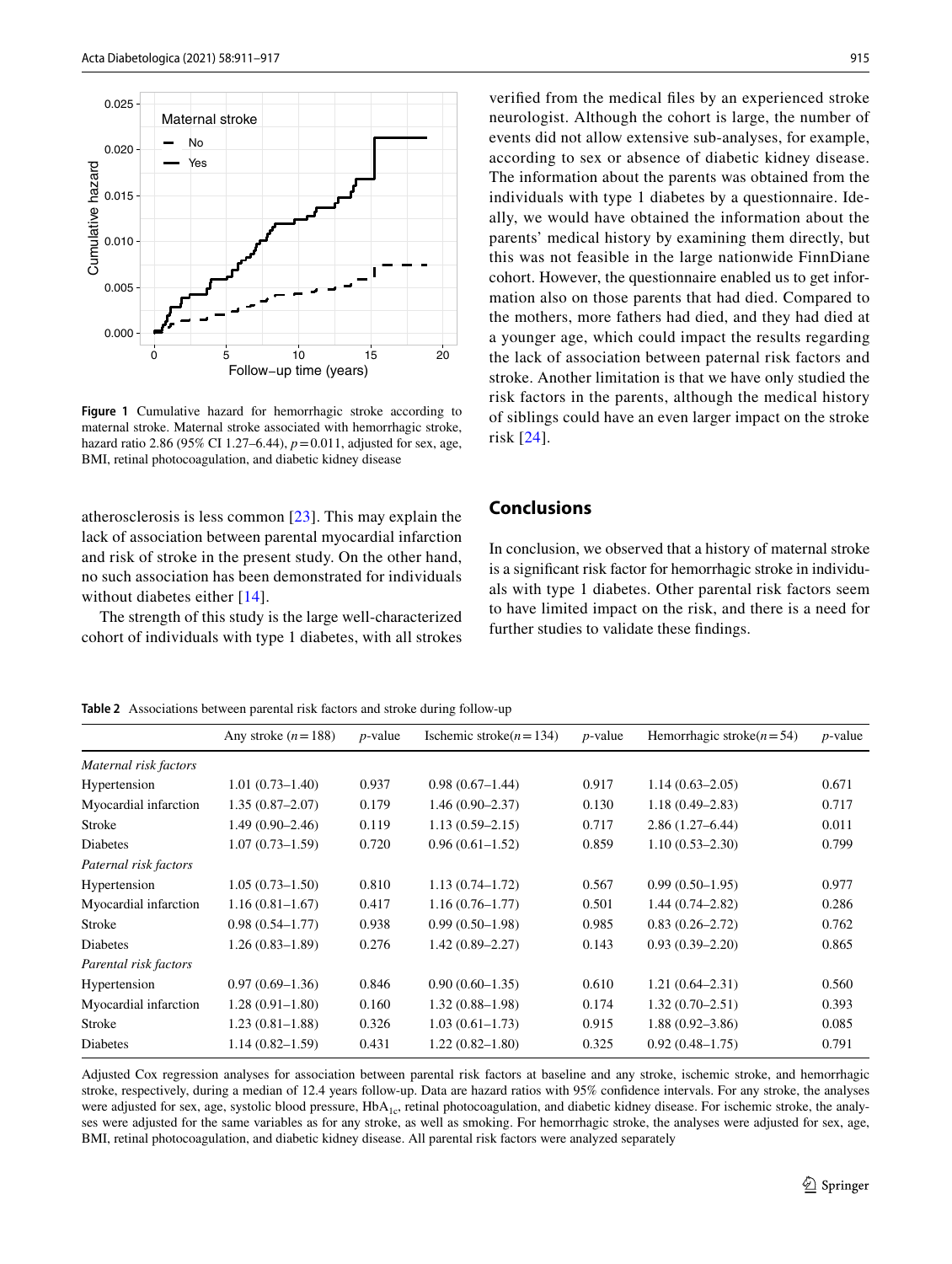**Supplementary Information** The online version contains supplementary material available at ([https://](https://doi.org/10.1007/s00592-021-01694-x) doi. org/ 10. 1007/ [s00592-021-01694-x](https://doi.org/10.1007/s00592-021-01694-x)).

**Acknowledgements** We acknowledge all the physicians and nurses at each center participating in the collection of the study population (Additional fle 1). We are indebted to Prof. Oili Salonen, Department of Radiology, Helsinki University Hospital, for the help in neuroradiological evaluation.

**Authors' contributions** P.-H.G. is the guarantor of this work and, as such, had full access to all the data in the study and takes responsibility for the integrity of the data and the accuracy of the data analysis. A.Y. had the main responsibility for analyzing the data and writing the frst draft of the paper. S.H.-H., J.P., and L.M.T. contributed to study design, acquisition of data, data analysis, and critical revision of the paper. M.I.E. contributed to data analysis and critical revision of the paper. C.M.F. contributed to study design, acquisition of data, and critical revision of the paper. V.H. contributed to the acquisition of data and critical revision of the paper. P.-H.G. contributed to study design, acquisition of data, critical revision of the paper, and coordination of the study.

**Funding** Open access funding provided by University of Helsinki including Helsinki University Central Hospital. The study was supported by grants from Folkhälsan Research Foundation, Academy of Finland (275614, 316664), Wilhelm and Else Stockmann Foundation, Liv och Hälsa Society, Novo Nordisk Foundation (NNF OC0013659), Sigrid Jusélius Foundation, Medical Society of Finland, Päivikki and Sakari Sohlberg Foundation, Finnish Foundation for Cardiovascular Research, EVO governmental grants, University of Helsinki, Diabetes Research Foundation, Foundation for the Memory of Dorothea Olivia, Karl Walther and Jarl Perklén, Biomedicum Helsinki Foundation. None of the funding bodies had any role in the study design, collection, analysis, or interpretation of data. Nor had the funding bodies any role in the writing of the report, nor in the decision to submit the paper for publication.

**Availability of data and materials** The datasets generated and/or analyzed during the current study are not publicly available due to the local legislation and the written consents of the FinnDiane study participants, which do not allow sharing individual-level phenotype data. The data that support the fndings are available from the corresponding author upon reasonable request.

#### **Declarations**

**Conflict of interests** M.I.E. is a shareholder of BCB Medical Oy. P-H.G. has received lecture honoraria from Astellas, AstraZeneca, Boehringer Ingelheim, Eli Lilly, Elo Water, Genzyme, Medscape, MSD, Mundipharma, Novartis, Novo Nordisk, PeerVoice, Sanof and Sciarc, and he is an advisory board member of AbbVie, Astellas, Astra Zeneca, Bayer, Boehringer Ingelheim, Eli Lilly, Janssen, Medscape, MSD, Mundipharma, Novartis, Novo Nordisk, and Sanof. The other authors declare no disclosures.

**Ethics approval** The local ethics committee of each center approved the study protocol, and the study was carried out in accordance with the Declaration of Helsinki.

**Informed consent** Each participant signed a written informed consent.

**Open Access** This article is licensed under a Creative Commons Attribution 4.0 International License, which permits use, sharing, adaptation, distribution and reproduction in any medium or format, as long as you give appropriate credit to the original author(s) and the source, provide a link to the Creative Commons licence, and indicate if changes were made. The images or other third party material in this article are included in the article's Creative Commons licence, unless indicated otherwise in a credit line to the material. If material is not included in the article's Creative Commons licence and your intended use is not permitted by statutory regulation or exceeds the permitted use, you will need to obtain permission directly from the copyright holder. To view a copy of this licence, visit<http://creativecommons.org/licenses/by/4.0/>.

## **References**

- 1. Sundquist K, Li X (2006) Type 1 diabetes as a risk factor for stroke in men and women aged 15–49: a nationwide study from Sweden. Diabet Med 23:1261–1267
- 2. Hagg S, Thorn LM, Putaala J et al (2013) Incidence of stroke according to presence of diabetic nephropathy and severe diabetic retinopathy in patients with type 1 diabetes. Diabet Care 36:4140–4146
- 3. Secrest AM, Prince CT, Costacou T, Miller RG, Orchard TJ (2013) Predictors of and survival after incident stroke in type 1 diabetes. Diab Vasc Dis Res 10:3–10
- 4. Janghorbani M, Hu FB, Willett WC et al (2007) Prospective study of type 1 and type 2 diabetes and risk of stroke subtypes: the Nurses' Health Study. Diabet Care 30:1730–1735
- 5. Harjutsalo V, Thomas MC, Forsblom C, Groop PH, FinnDiane Study Group (2018) Risk of coronary artery disease and stroke according to sex and presence of diabetic nephropathy in type 1 diabetes. Diabet Obes Metab 20:2759–2767
- 6. Hagg-Holmberg S, Thorn LM, Forsblom CM et al (2017) Prognosis and its predictors after incident stroke in patients with type 1 diabetes. Diabet Care 40:1394–1400
- 7. Asplund K, Karvanen J, Giampaoli S et al (2009) Relative risks for stroke by age, sex, and population based on follow-up of 18 European populations in the MORGAM Project. Stroke 40:2319–2326
- 8. Hart RG, Pearce LA, Aguilar MI (2007) Meta-analysis: antithrombotic therapy to prevent stroke in patients who have nonvalvular atrial fbrillation. Ann Intern Med 146:857–867
- 9. Hankey GJ, Anderson NE, Ting RD et al (2013) Rates and predictors of risk of stroke and its subtypes in diabetes: a prospective observational study. J Neurol Neurosurg Psychiatry 84:281–287
- 10. Hagg S, Thorn LM, Forsblom CM et al (2014) Diferent risk factor profles for ischemic and hemorrhagic stroke in type 1 diabetes mellitus. Stroke 45:2558–2562
- 11. Hagg-Holmberg S, Dahlstrom EH, Forsblom CM et al (2019) The role of blood pressure in risk of ischemic and hemorrhagic stroke in type 1 diabetes. Cardiovasc Diabetol 18(1):1–9
- 12. Malik R, Chauhan G, Traylor M et al (2018) Multiancestry genome-wide association study of 520,000 subjects identifes 32 loci associated with stroke and stroke subtypes. Nat Genet 50:524